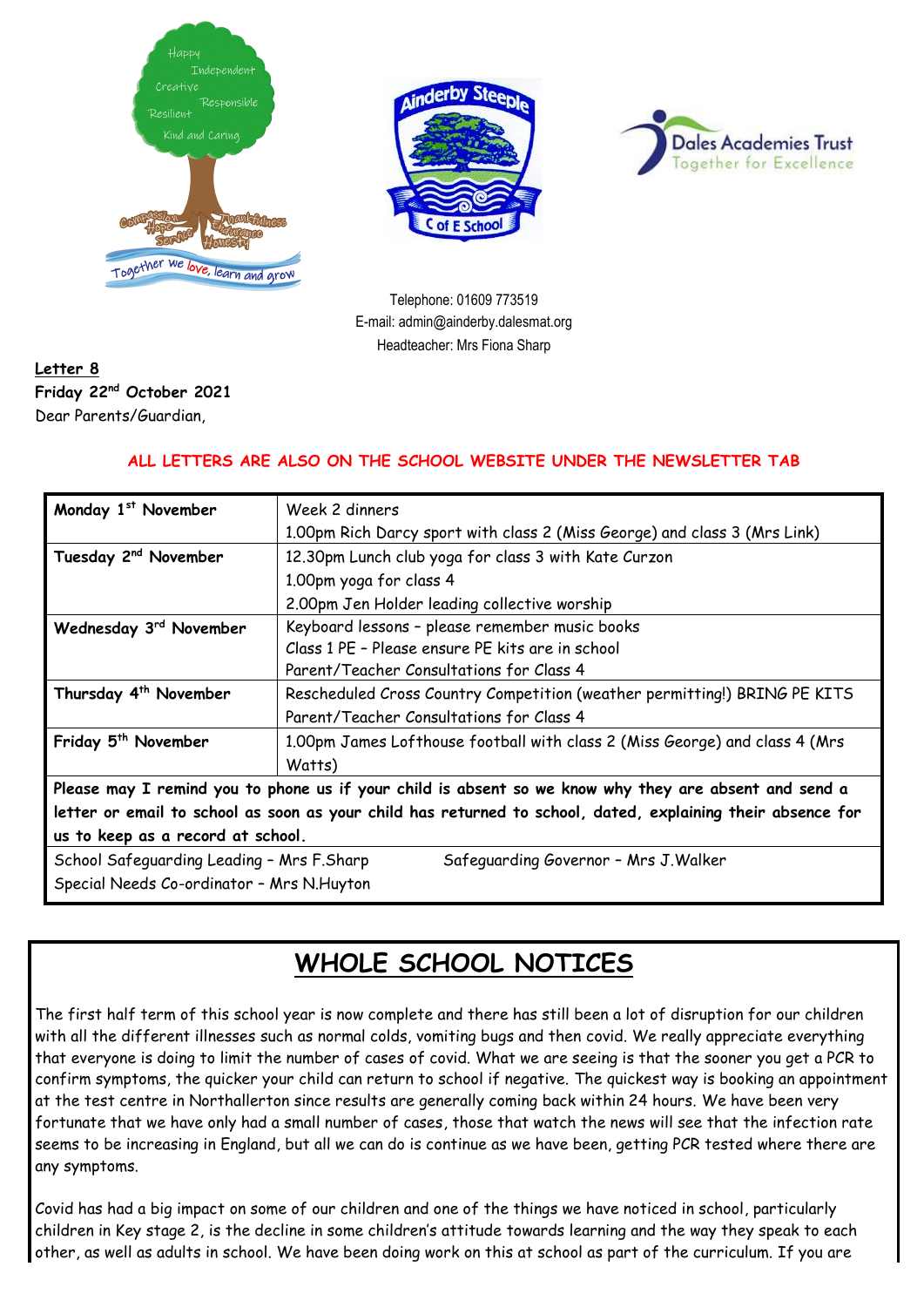having similar concerns at home, please do speak to your children, correcting them and encouraging them to speak with respect to others. Our behaviour motto in school is 'Kind words, kind actions, take responsibility'. We are having zero tolerance for this at school. Where we continue to see lack of respect and negative attitudes we will make you aware as this can greatly affect their learning and the learning of others. We can then work together to support our children to learn how to respect one another and have a love of learning.

#### **HARVEST 2021 COLLECTION FOR HAMBLETON FOODSHARE**

Thank you to everyone who donated the following things for Hambleton Foodshare. We really appreciate your generosity.



#### **CHRISTMAS**

Dare I mention the Christmas word yet? We have lots of traditions in school and children will soon be making decorations which are strung up in the hall by the Christmas fairies on 30<sup>th</sup> November. Work will soon be underway for our Christmas performances. Looking at the news reports, increasing number of infections, at this stage I think it is unlikely we will be able to have an audience at our Christmas performances with over 40 children 80 adults packed into a small hall at each performance. We will review this nearer the time, but we will ensure that whatever the situation in December, we will record the performances and everyone will be given the link to watch the performance which can also be sent to relatives to watch. Last year we used a You tube link but it is not a live link.

### **PLEA FROM CLASS 1 AND 2**

If your child has had to borrow any spare clothes from school, please can you ensure it is washed and returned to school so it can be used again in emergency. If you have any spare underwear your child has grown out of, please consider donating it to school for us to keep as spares in time of need.

#### **SCHOLASTIC BOOK FAIR-CANCELLATION**

This year, due to covid and shortages of drivers, we would only get a small selection of books for a table top sale rather than the usual super collection of books in the big roller book cases. We have therefore decided to postpone this to next year.

#### **CROSS COUNTRY RUN YEARS 3-6 - RESCHEDULED DATE**

Those children in years 3-6 who should've done the small schools cross country competition in October, will be going on Thursday 4th November. If your child volunteered to go originally, all procedures as stated before apply. Please ensure they have their PE kit in school to change into at lunchtime, a drink and a warm coat for when they are not running.

#### **SCHOOL DINNER PROMOTION**

Every Thursday in November is 'Lucky Plate Thursday' where children can win prizes. If your child would like a school dinner on a Thursday and don't normally have one, please contact the school office.

#### **KIDS CLUB ACTIVITIES**

Pleased see the attached activities leaflet showing things happening in the afterschool club.